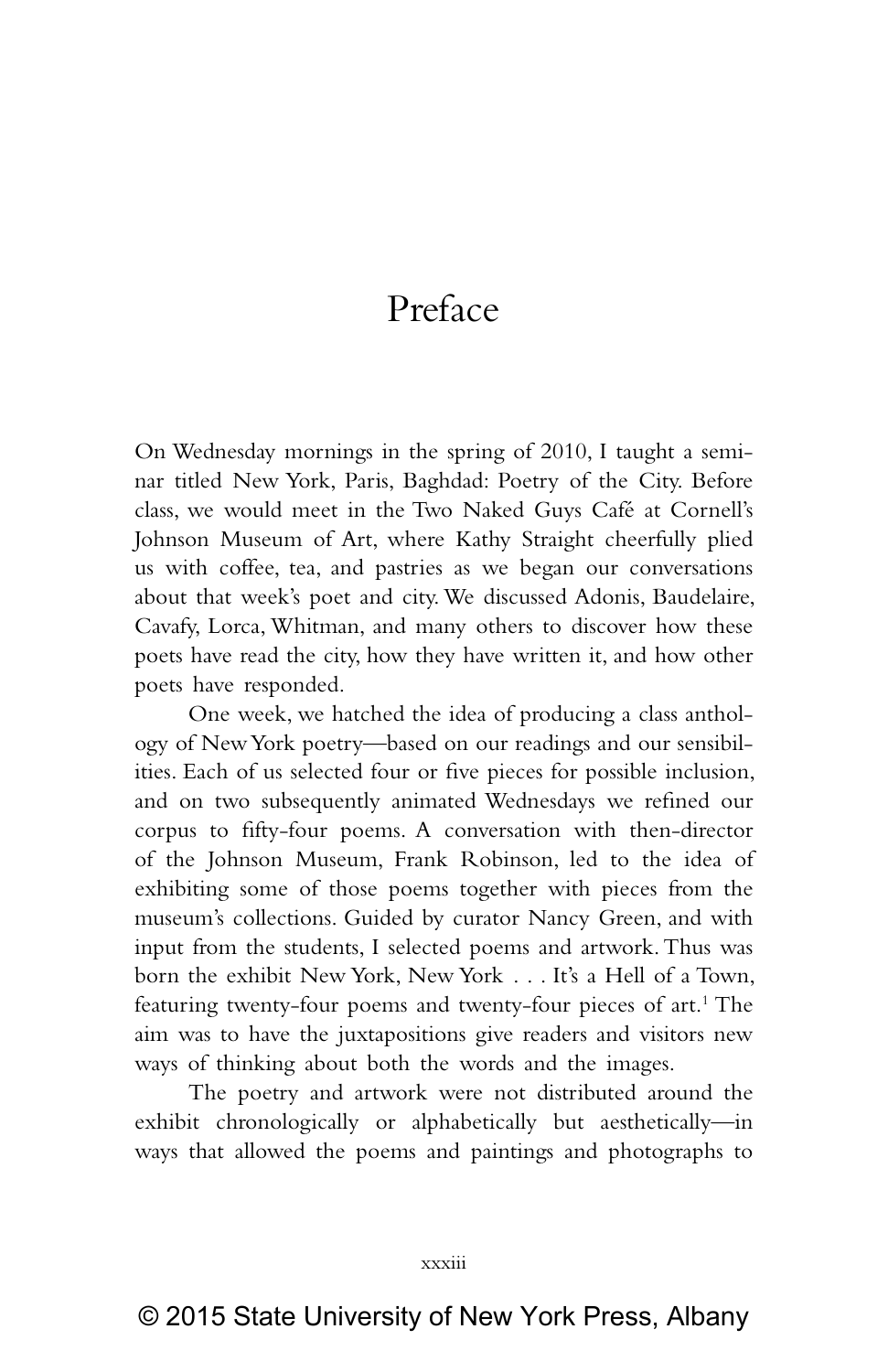interact in the space. The exhibit gave me the idea of producing an anthology proper, notably one in which poems might similarly interact. While pondering how to accomplish this, I came upon Lisa Russ Spaar's wonderful collection, *All That Mighty Heart: London Poems*, which she organizes according to the four elements: Water, Earth, Fire, and Air. I reread the poems from the exhibit to see if there was a principle I could similarly apply, and I noticed that many, if not most, poems could be situated at specific points in a New York day: dawn (McKay), 5 o'clock (Cummings), evening (Wiese), night (Rich), midnight (Dylan), and so on. This is how I settled on Morning, Day, Evening, and Night.

In choosing material, I let myself be guided neither by the need to be representative (whatever that might in fact mean) nor by the need to be inclusive—there are already many comprehensive collections (see the list of further reading at the end of the volume). Nevertheless, like the exhibit, this anthology tries to range widely—and I hope deeply—and yet the goal has not been to seek out individual poets or specific poems. It is true that at times a particular poem seemed to want to find a way in, but I would decide it did not quite belong; at other times I wanted to include a personal favorite, but I resisted. Although I set almost every such poem aside, I did keep two: Valzyhna Mort's magical "New York," which I have placed at the beginning as an invitation into the collection and into New York; and Robert Clairmont's plaintive "These Ever Just So Six Million Hearts and Dorothy," which I have placed at the end as an envoi and as an invitation to return—both to the city and to the anthology. Ultimately, I did not choose poems because they fit one of the four rubrics, but because they were, to my mind, good poems, strong poems.

Many canonical New York poets are not represented in these pages, figures such as John Ashbery or David Lehman, but other avowedly New York poets missed by other anthologies are here: Luis Cabalquinto, Jessica Hagedorn, and Anna Margolin, for example. I also paid special attention to up-and-coming voices, such as Shokry Eldaly and Purvi Shah. The lyrics of New Yorker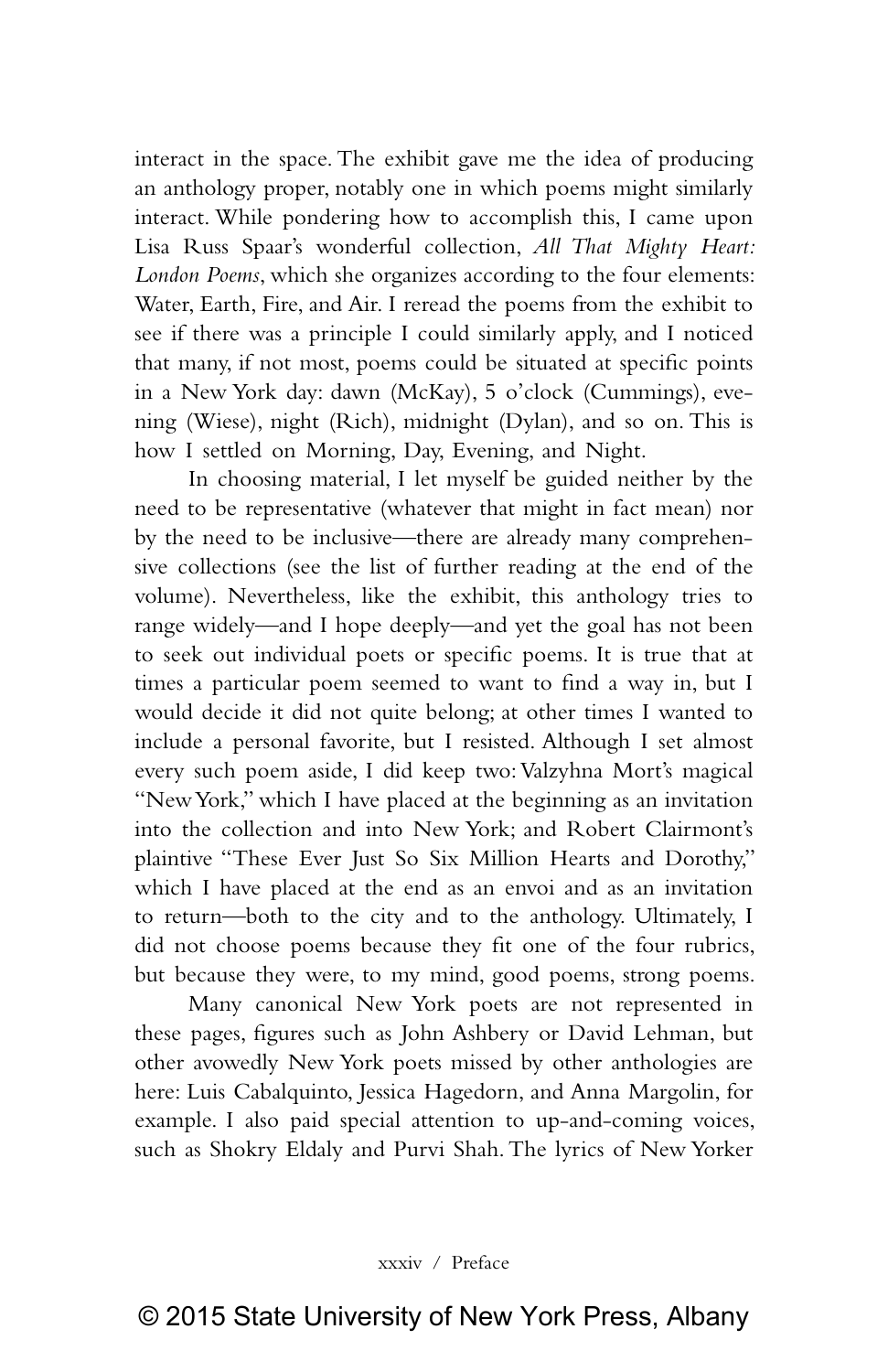Paul Simon and of Bob Dylan also find a natural place in this collection. I also thought it essential to include New York poems by world poets, such as Mahmoud Darwish and Nicanor Parra, Derek Walcott and Tomas Tranströmer. This orchestra of local, immigrant, and foreign voices is, it seems to me, apposite and fitting.

A small measure of the new ground this collection breaks, then, is that of the 149 poems (or extracts) in its most immediate predecessor, Stephen Wolf's *I Speak of the City: Poems of New*  York (2007), only twenty appear here.<sup>2</sup> Of the 128 poems in the other major recent collection, Elizabeth Schmidt's *Poems of New*  York (2002), only five appear here.<sup>3</sup> When it comes to poets, the numbers are admittedly higher: thirty-one out of the 138 poets in Wolf's anthology are included, as are twenty-three out of the eighty-four poets in Schmidt's. This higher degree of poet overlap is not surprising, as those who have sung New York have done so in ways that are hard to ignore. Song is partly why I chose a phrase from Sinatra's (properly, Kander and Ebb's) "New York, New York" as the collection's title—*The City That Never Sleeps*. But a more important reason is the fact that a great number of poets long to be awake while everyone else is asleep and are inspired by the New York night and its early morning light.<sup>4</sup> Senghor calls out, "Nights of insomnia, O Nights of Manhattan!"

Stephen Wolf and Elizabeth Schmidt will I trust forgive me for saying that their earlier collections are nostalgic, reverential, even patriotic.5 Wolf says of his anthology,

All the poems in this book speak of New York, and many poems are intrinsically American as well. . . . New York remains a symbol to the world of both this nation and the modern cosmopolis. . . . *I Speak of the City* is a testament to the city's spirit, preserved and newly created in the most ennobling expression of the human heart.<sup>6</sup>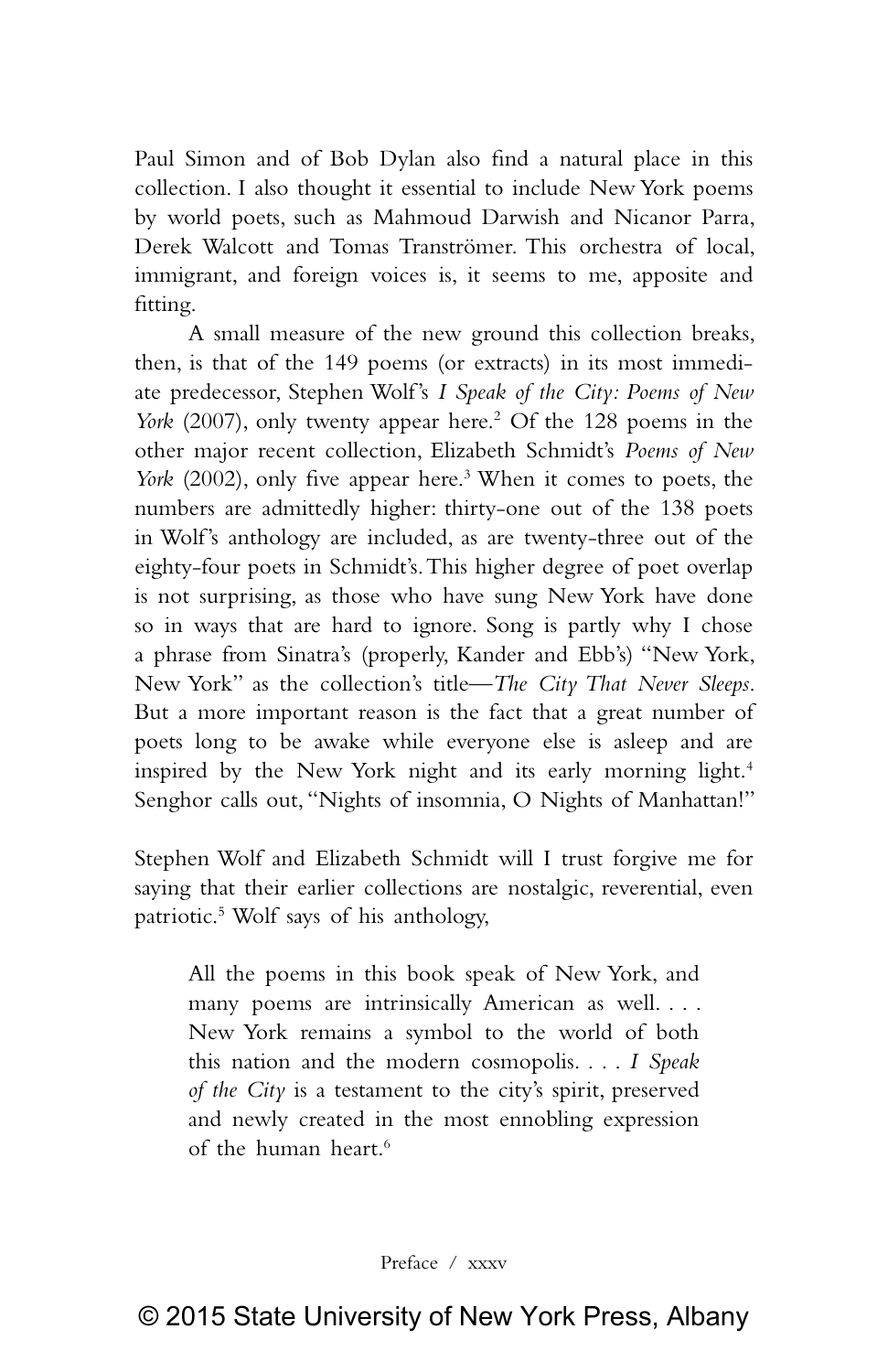Schmidt writes of hers,

The poems collected in this anthology . . . all share a desire to record the fleeting, shifting, "parti-colored" essences of New York life in their own particular form and diction. . . . Poets who have written about New York are masters at preserving, and allowing us to cherish, moments of life in this theater of chance and change.7

To be sure, *The City That Never Sleeps* tries to capture New York City in its many moods and expressions—but it also tries to avoid being adulatory. Besides giving the reader the opportunity to experience twenty-four hours in New York through poetry, it tries to put poems and poets in new conversation with each other, in debate, even on occasion in conflict. And it attempts to illustrate some of the ways in which poetry has given imaginative reality to the city, just as much as urban changes have in turn transformed the poetic text.<sup>8</sup>

Not every poet loves New York, but each and every one is mesmerized by it. Maybe it is because, as John Hollander has put it, "there is something to remind us that cities—each one configured differently—can seem to be figures for poetry itself."9 There is evidently also something about *poems*—each one configuring differently—that seems to make them figures for the city. E. B. White recognized this sixty-five years ago in *Here Is New York* (1949): "The city is like poetry: it compresses all life, all races and breeds, into a small island and adds music and the accompaniment of internal engines."10 When I first visited New York some twenty years after White wrote those lines, I was only four, but my most vivid memories are in fact of vibrant sounds—horns, engines, shouts, sirens, laughter, music . . . Paris, where I lived at the time, and London before that, were not as loud or brash or lively; Hong Kong, Singapore, Philadelphia, Cairo, Delhi, where I lived after, simply did not—do not—quite have what Lisa Russ